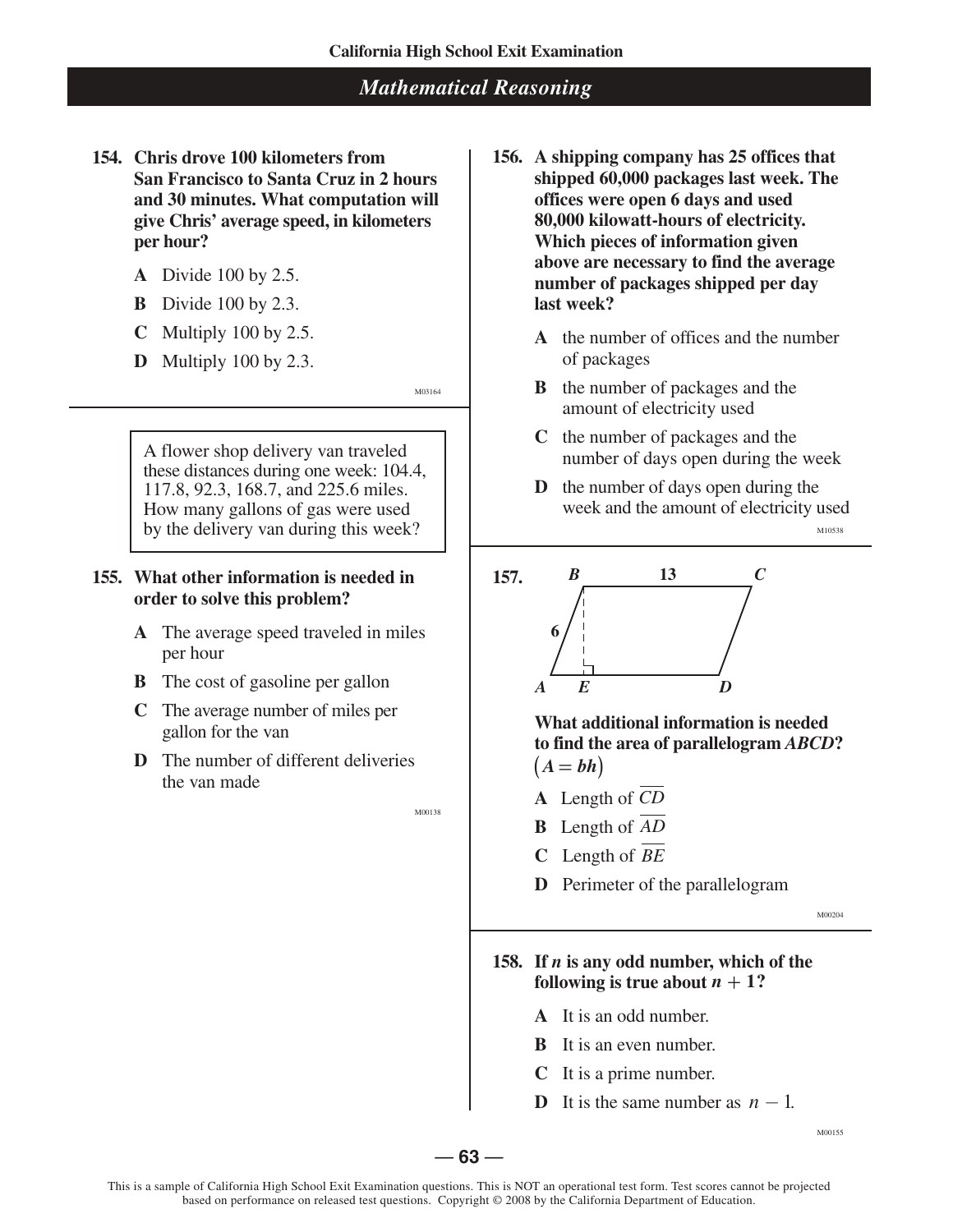**159. The table below shows the flight times from San Francisco (S.F.) to New York (N.Y.).**

| <b>Leave</b>      | Arrive              |
|-------------------|---------------------|
| <b>S.F. Time</b>  | N.Y. Time           |
| 8:30 A.M.         | $4:50$ P.M.         |
| $12:00$ noon      | $8:25$ P.M.         |
| $3:30$ P.M.       | $11:40 \text{ PM}.$ |
| $9:45 \text{ PM}$ | 5:50 A.M.           |

### **Which flight takes the longest?**

- **A** The flight leaving at 8:30 A.M.
- **B** The flight leaving at 12:00 noon
- **C** The flight leaving at 3:30 P.M.
- **D** The flight leaving at 9:45 P.M.

M00376

- **160.** If  $a$  is a positive number and  $b$  is a **negative number, which expression is always positive?**
	- **A**  $a b$
	- **B**  $a + b$
	- $C$   $a \times b$
	- $\mathbf{D}$   $a \div b$

M10683

**161. Use the addition problems below to answer the question.**

$$
\begin{array}{|r|l|}\n\hline\n\frac{1}{2} + \frac{1}{4} = \frac{3}{4} \\
\frac{1}{2} + \frac{1}{4} + \frac{1}{8} = \frac{7}{8} \\
\frac{1}{2} + \frac{1}{4} + \frac{1}{8} + \frac{1}{16} = \frac{15}{16} \\
\frac{1}{2} + \frac{1}{4} + \frac{1}{8} + \frac{1}{16} + \frac{1}{32} = \frac{31}{32}\n\end{array}
$$

#### **Based on this pattern, what is the sum of**

**1 1 1 1 1 + + + + . . . + ? 2 4 8 16 1024 A**  1001 1024 **B**  1010 1024 **C**  1023 1024 **D**  1025 1024

21115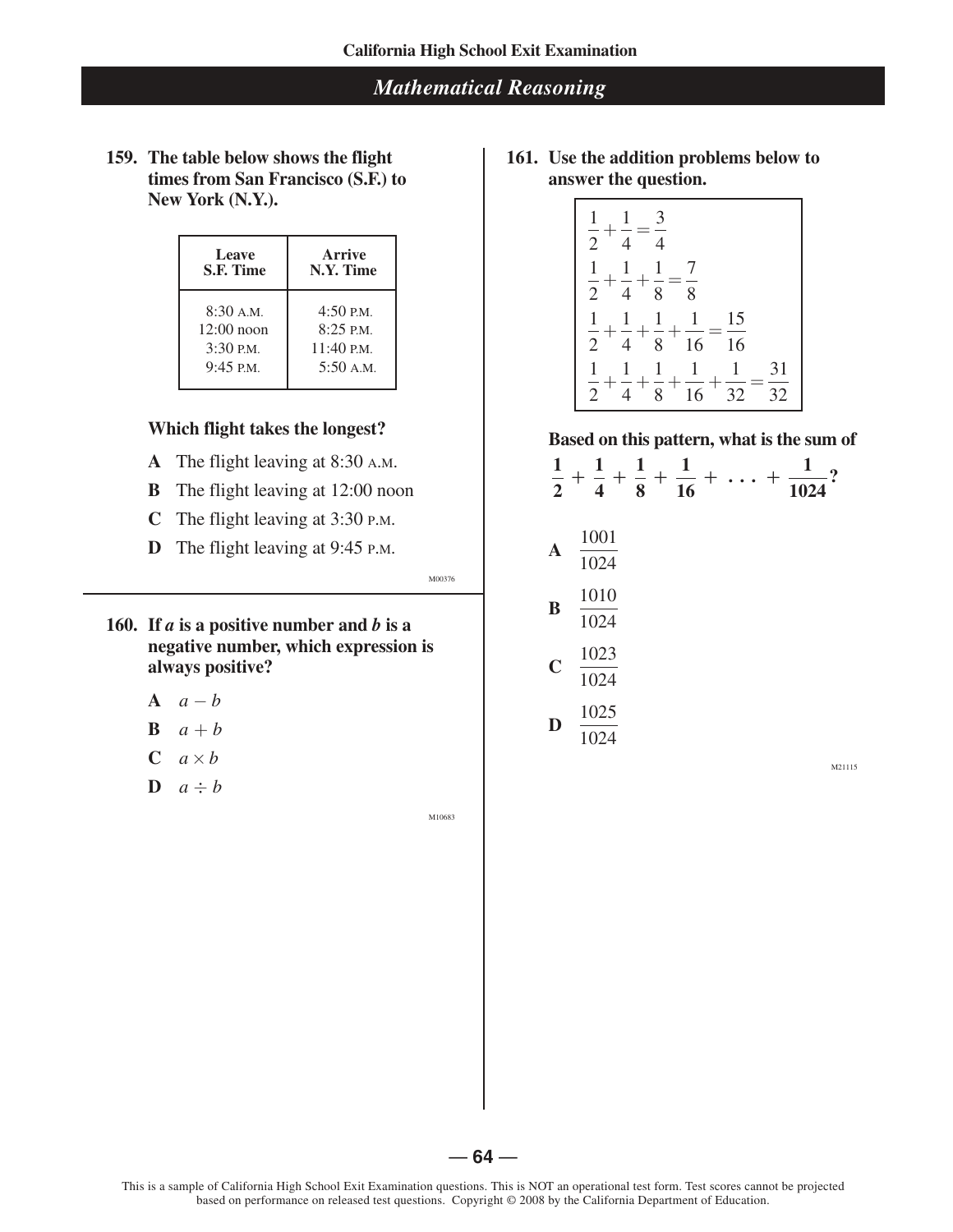**162. The table below shows the number of visitors to a natural history museum during a 4-day period.**

| Day      | <b>Number of Visitors</b> |
|----------|---------------------------|
| Friday   | 597                       |
| Saturday | 1115                      |
| Sunday   | 1346                      |
| Monday   | 365                       |

**Which expression would give the BEST estimate of the total number of visitors during this period?** 

- **A**  $500 + 1100 + 1300 + 300$
- **B**  $600 + 1100 + 1300 + 300$
- **C**  $600 + 1100 + 1300 + 400$
- **D**  $600 + 1100 + 1400 + 400$

M11112

#### **163. Which is the BEST estimate of 326i279?**

- **A** 900<br> **B** 9.000<br> **C** −10°F
- 
- **C** 90,000
- **D** 900,000

M00277

- **164. Marcus plans to buy a Compact Disc (CD) that has a regular price of \$13.99. It is on sale for 10% off, but Marcus will have to pay 7% sales tax. Which is the MOST reasonable estimate of the total cost of the CD including tax?**
	- **A** \$12.50
	- **B** \$13.50
	- **C** \$14.50
	- **D** \$15.50

M11869

- **165. The temperature on a mountain peak was 7 degrees Fahrenheit**  $({}^{\circ}F)$  at **6:00 p.m. By 8:00 p.m., the temperature had dropped to 0°F. If the temperature continued to drop at about the same rate, which is the BEST estimate of the temperature at 11:00 p.m.?**
	- $A -20$ °F
	- $B 14^{\circ}F$
	-
- **B** 9,000 **D** −9°F

M20451

**166. Sally paid \$1.89 for 5 plums. About how many plums would she get for \$10?**

- **A** 4
- **B** 5
- **C** 10
- **D** 25

M25031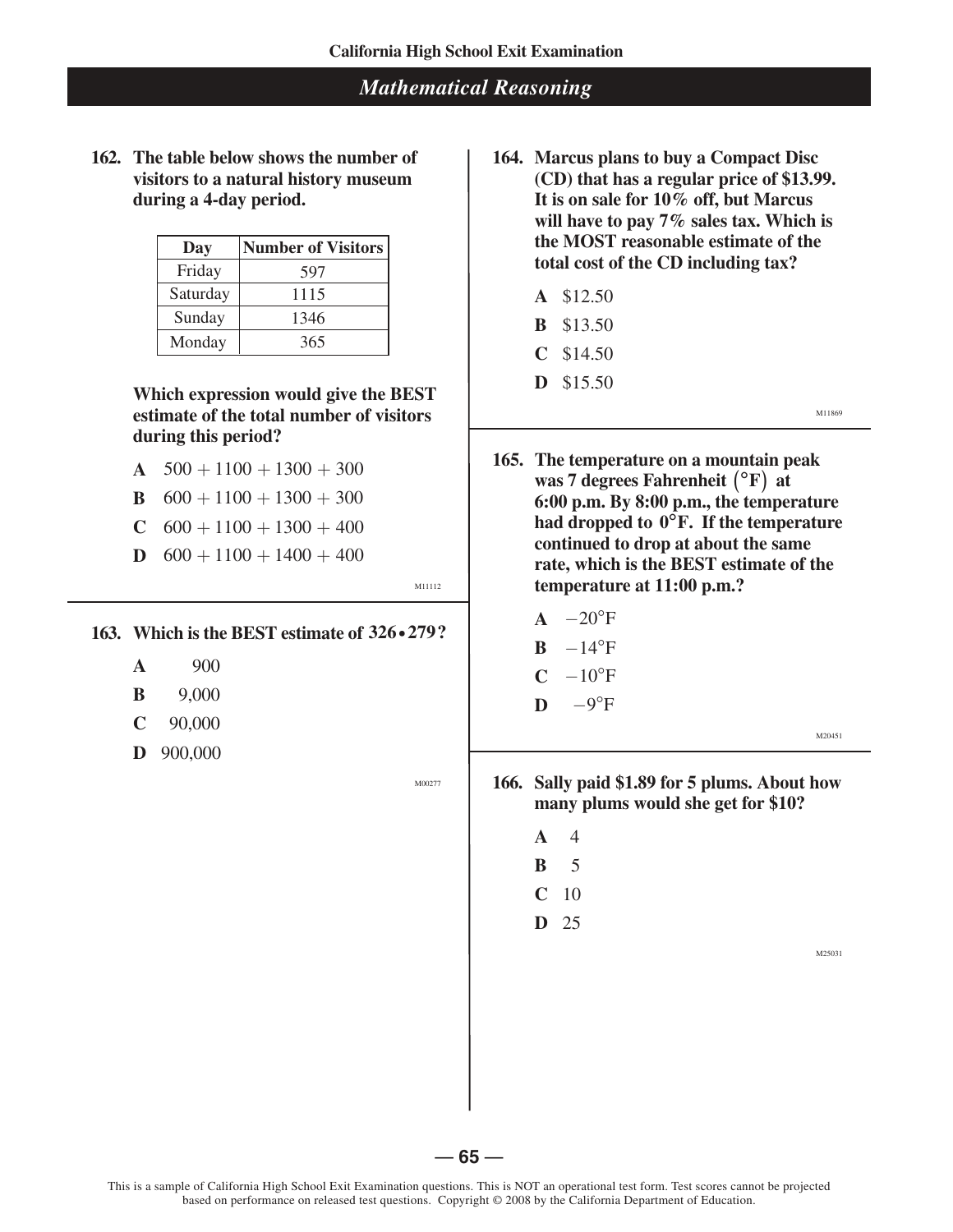**167. The graph below shows the value of Whistler Company stock at the end of every other year from 1994 to 2000.**





**From this graph, which of the following was the most probable value of Whistler Company stock at the end of 1992?**

- **A** −\$10
- **B** \$1
- **C** \$10
- **D** \$20

M02898

This is a sample of California High School Exit Examination questions. This is NOT an operational test form. Test scores cannot be projected based on performance on released test questions. Copyright © 2008 by the California Department of Education.

— **66** —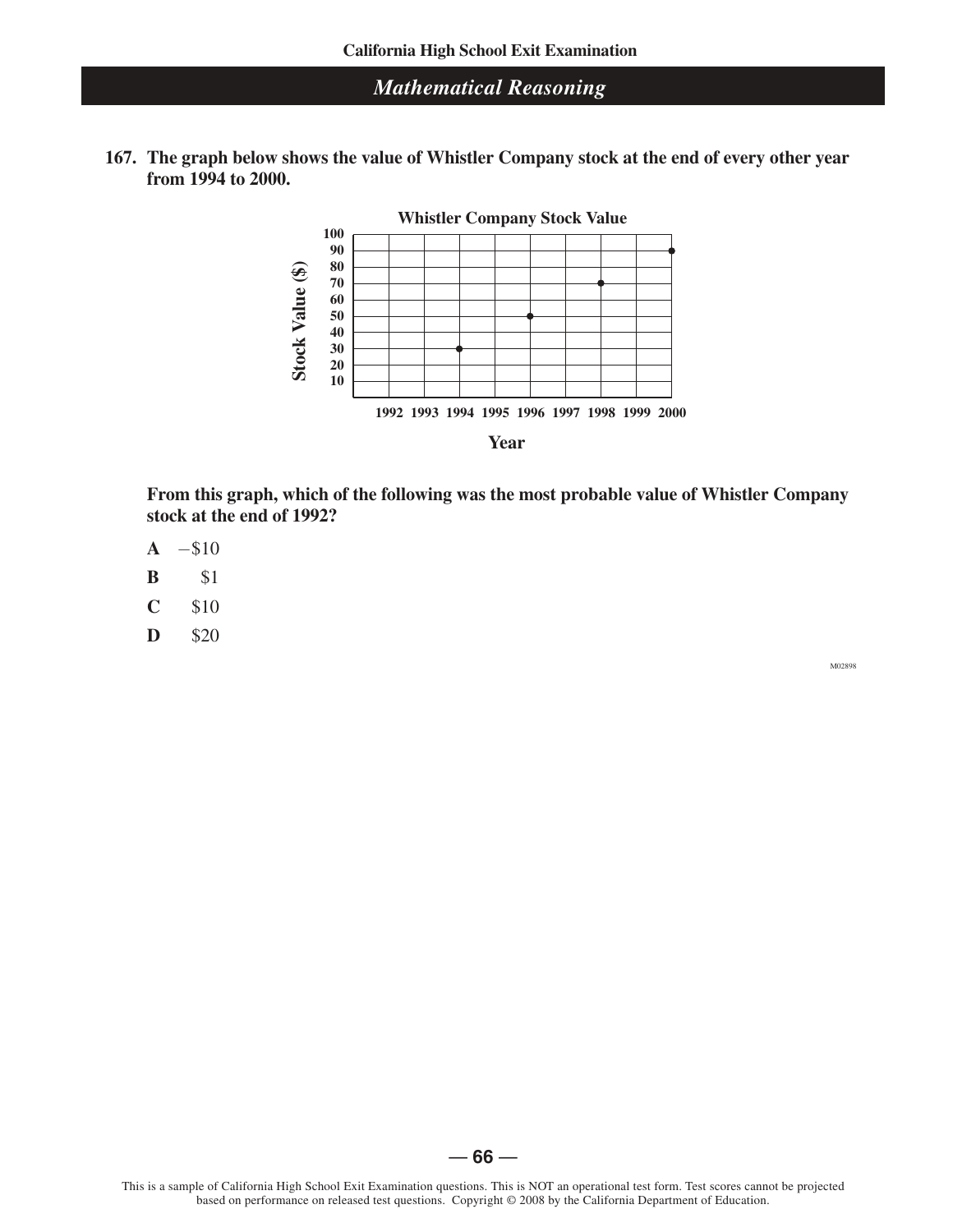

- **168. Using the line of best fit shown on the scatterplot above, which of the following best approximates the rental cost per video to rent 300 videos?**
	- **A** \$3.00
	- **B** \$2.50
	- **C** \$2.00
	- **D** \$1.50

M02209

**169. If a line passes through the points** *A* **and** *B* **shown below, approximately where does the line cross the** *x***-axis?**



- **A** between  $-3$  and  $-2$
- **B** between 0 and  $-1$
- **C** between 0 and 1
- **D** between 1 and 2

M10702

 $-67-$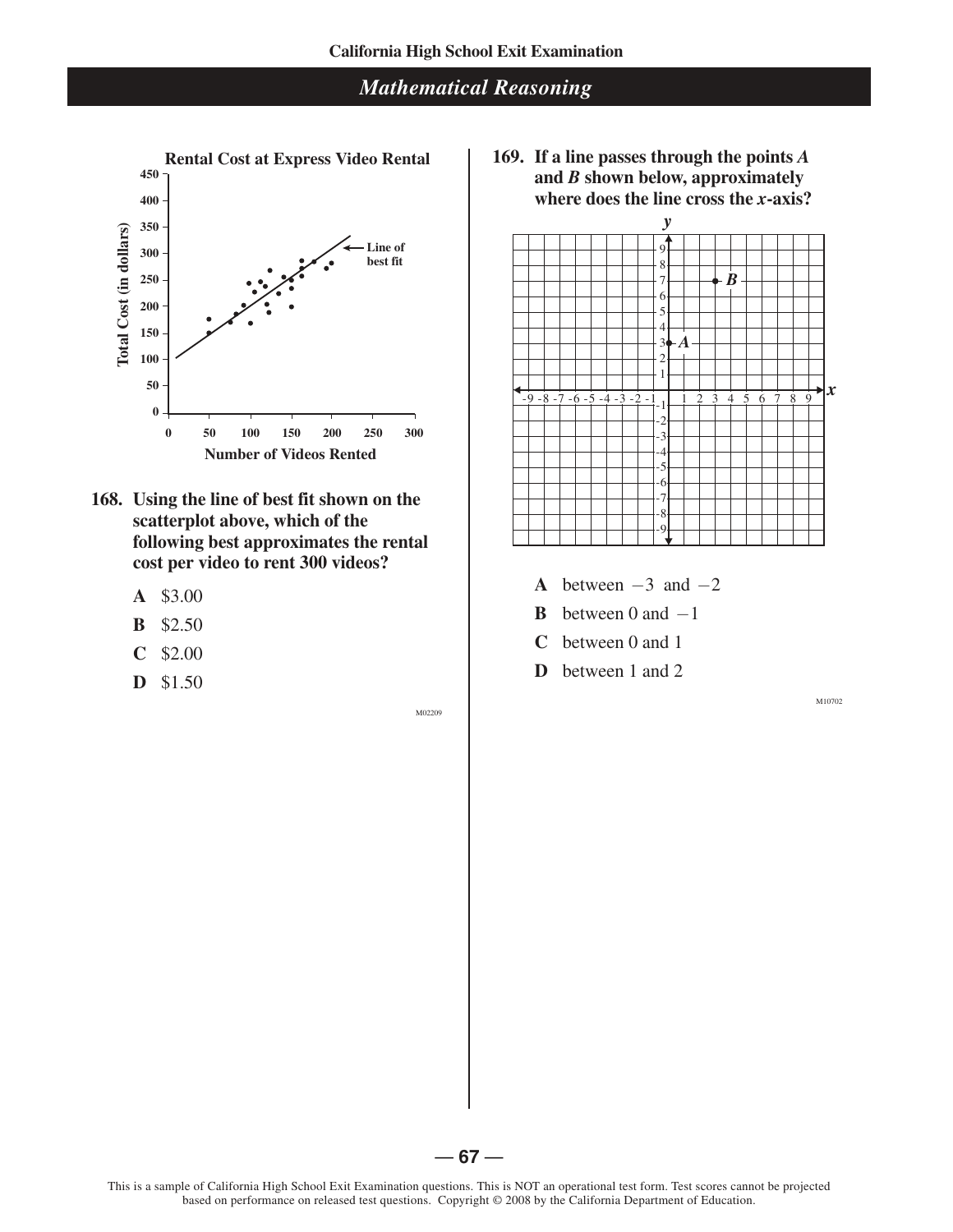**170. The graph below shows the amount of money in one of Marie's savings accounts over several years.**



**If Marie's savings continue to grow at the same rate as shown in the graph, how much money will she have saved by year 5 in this account?**

- **A** \$2531
- **B** \$2553
- **C** \$2862
- **D** \$3645

M32339

**171. The table below shows values for** *x* **and corresponding values for** *y***.**

| $\boldsymbol{x}$ | y |
|------------------|---|
| 21               | 3 |
| 14               | 2 |
| 28               | 4 |
|                  |   |

**Which of the following represents the relationship between** *x* **and** *y***?**

$$
A \quad y = \frac{1}{7}x
$$

$$
\mathbf{B} \quad y = 7x
$$

 $C$   $y = x - 6$ 

$$
D \quad y = x - 18
$$

M00377

— **68** —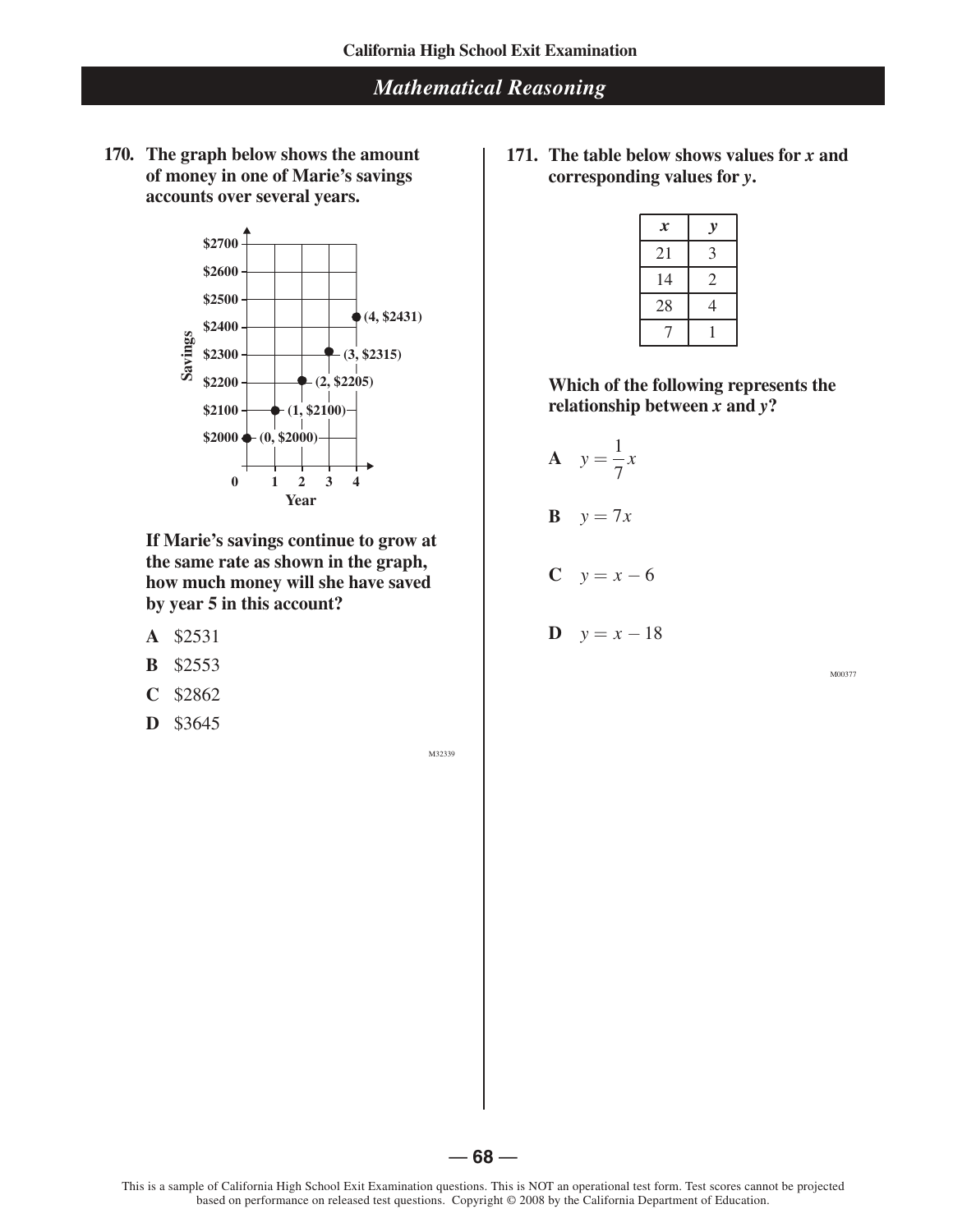**172. Michelle read a book review and predicted that the number of girls who will like the book will be more than twice the number of boys who will like the book. Which table shows data that support her prediction?**

|             | <b>Number Who</b> |
|-------------|-------------------|
|             | Liked the Book    |
| <b>Boys</b> |                   |
| Girls       |                   |

|              | <b>Number Who</b> |
|--------------|-------------------|
|              | Liked the Book    |
| <b>Boys</b>  | 70                |
| <b>Girls</b> |                   |

| B           |                   |
|-------------|-------------------|
|             | <b>Number Who</b> |
|             | Liked the Book    |
| <b>Boys</b> |                   |
| Girls       |                   |

|              | <b>Number Who</b>     |
|--------------|-----------------------|
|              | <b>Liked the Book</b> |
| <b>Boys</b>  | 40                    |
| <b>Girls</b> |                       |

M11882

— **69** —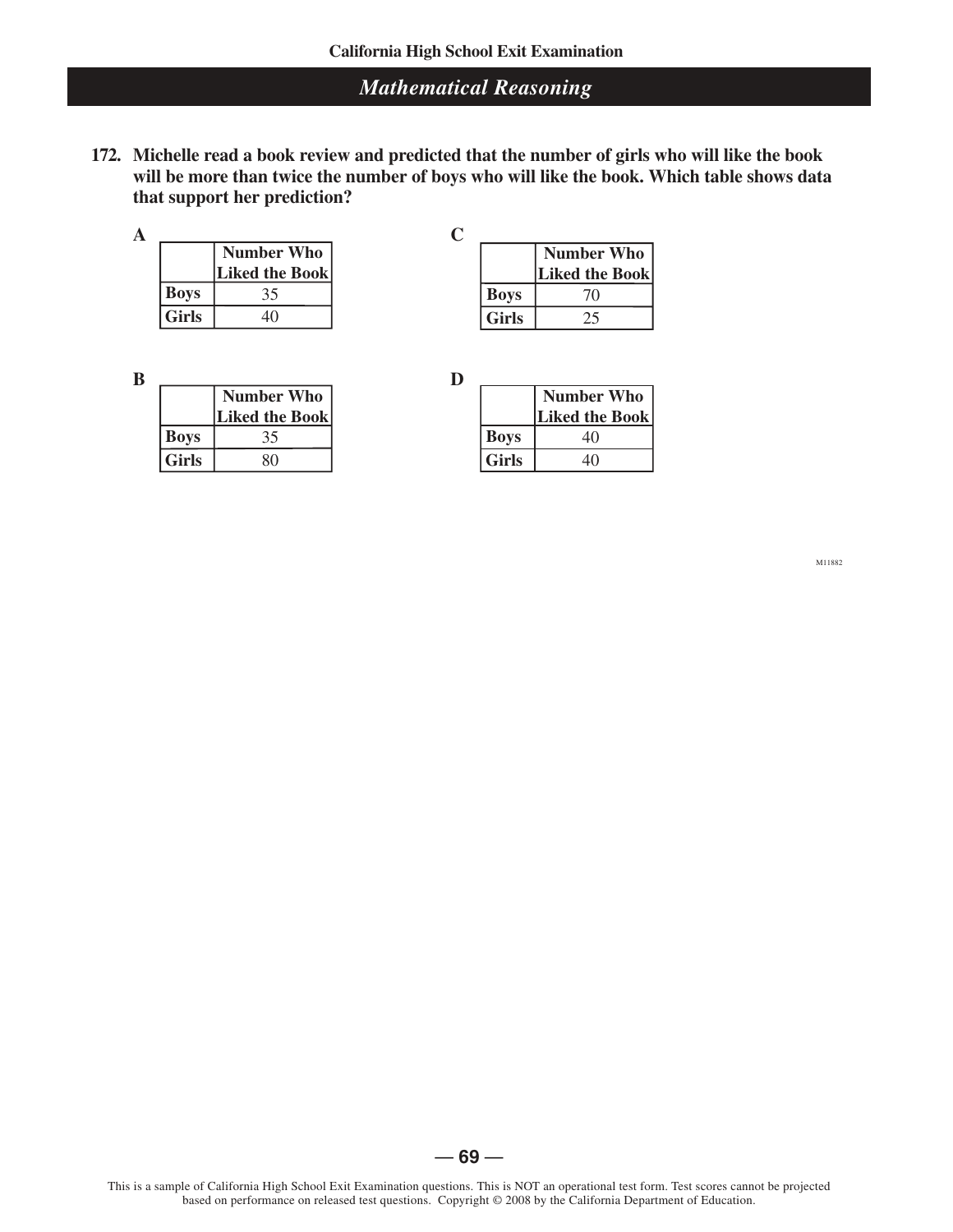- **173. The winning number in a contest was less than 50. It was a multiple of 3, 5, and 6. What was the number?**
	- **A** 14
	- **B** 15
	- **C** 30
	- **D** It cannot be determined.

M00393

**174. Lia used the following process to find the slope of the line described by the equation**  $3y + 5x = 12$ .

**Step 1:** Subtract  $5x$   $3y = -5x + 12$ **from each side. Step 2: Divide each**  $y = -\frac{5}{3}x + 4$ **3 side by 3. Step 3:** The slope of Slope is  $-\frac{5}{3}$  $y = mx + b$  is *m*.

> **According to Lia's method, which expression gives the slope of the line described by the equation**  $ax + by = c$ ?



M11892

**Len runs a mile in 8 minutes. At this rate how long will it take him to run a 26-mile marathon?**

- **175. Which of the following problems can be solved using the same arithmetic operations that are used to solve the problem above?**
	- **A** Len runs 26 miles in 220 minutes. How long does it take him to run each mile?
	- **B** A librarian has 356 books to place on 18 shelves. Each shelf will contain the same number of books. How many books can the librarian place on each shelf?
	- **C** A cracker box weighs 200 grams. What is the weight of 100 boxes?
	- **D** Each basket of strawberries weighs 60 grams. How many baskets can be filled from 500 grams of strawberries?

M00137

 $-70 -$